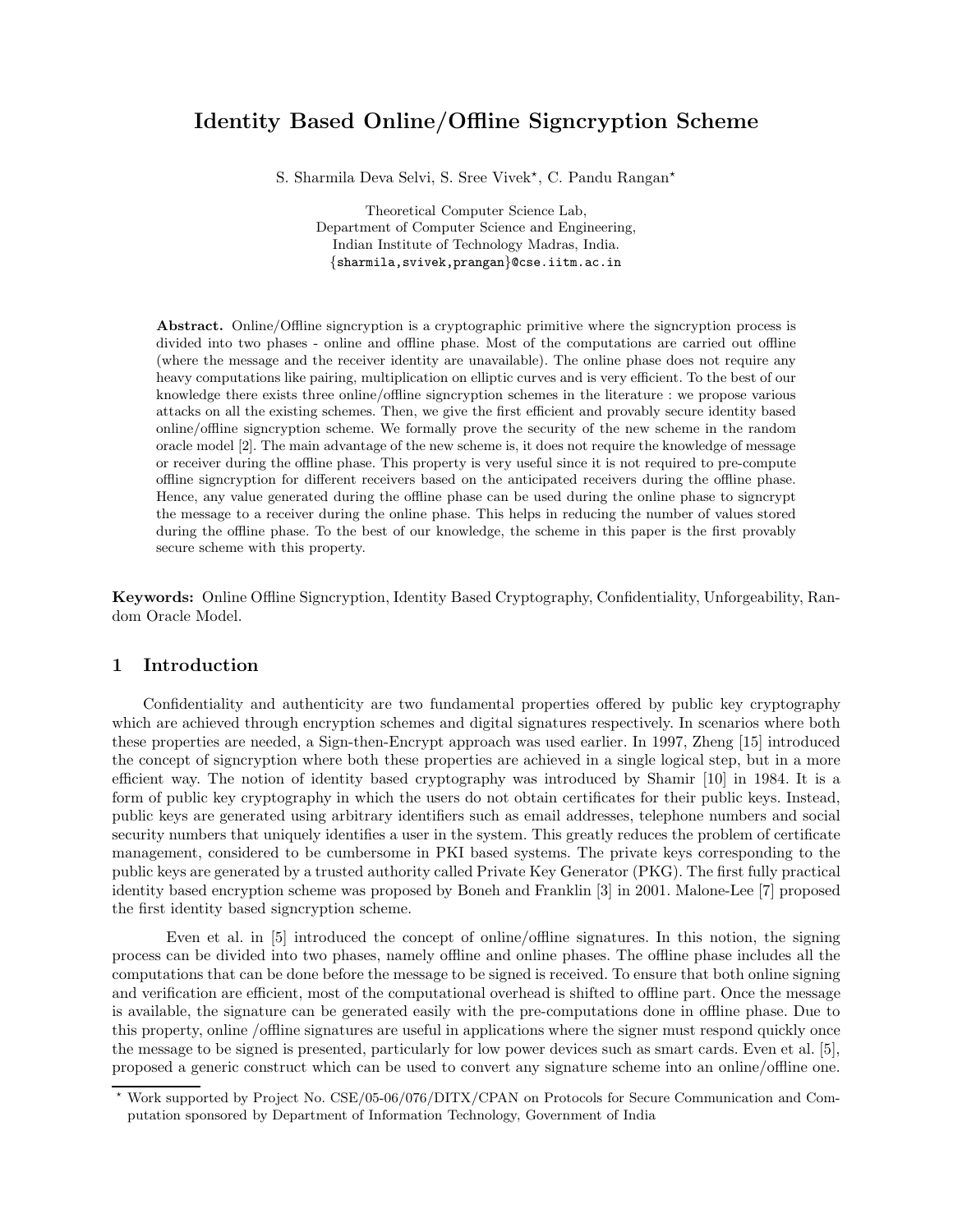Their construction is inefficient as it increases the size of each signature by a quadratic factor. Shamir and Tauman [11] proposed an improved version which makes use of a new paradigm called "hash-sign-switch" to design more efficient online/offline signature schemes.

The notion of online/offline signcryption was first discussed in An et al. [1]. In their paper, they did not give any concrete method, but they have given general security proof notions for signcryption schemes. Zhang et al. [14] extended the work of An et al. [1] and provided a concrete scheme making use of short signatures. However, Zhang's scheme [14] is PKI based scheme and the focus of our paper is on identity based signcryption schemes. Sun et al. [12] were the first to propose an identity based online/offline signcryption scheme. In their paper, they formally defined the identity based online/offline signcryption and its security models and proposed a new scheme. The offline phase can be computed before the message is available and the online phase is done once the message is presented. After this, Sun et al. proposed another generic scheme in [13].

Motivation: The identity based cryptography finds application in systems like Ad-hoc Networks, Sensor Networks, Smart cards etc. However, entities in these systems have less powerful devices which limits their abilities to perform public key operations like encryption and signing. The computations aimed at use, in these devices should be very efficient to be made practical. In this scenario, identity based online/offline signcryption plays a vital role as it comprises the advantages of identity based cryptography and online/offline computation of the signcryption process.

- 1. Online/offline nature of the primitive allows expensive computation to be carried out in the offline phase.
- 2. Signcryption achieves confidentiality and authentication in a single logical step to obtain more efficiency.

All these desirable properties can be achieved using identity based online/offline signcryption which makes it suitable for less powerful devices as in many applications the signer has a very limited response time once the message is presented.

Our Contribution: To the best of our knowledge there are three online/offline signcryption schemes in the literature : two schemes by sun et al. [13], [12] and one scheme by Liu et al. [6]. In this paper, we point out some weaknesses in the generic scheme by Sun et al. [13] and forgeability attack on the specific scheme by Sun et al [12]. We show an attack against sender anonymity of the scheme proposed by Liu et al. [6], we also point out the weakness in the security proof of [6]. Then, we present an efficient online/offline identity based signcryption scheme. The online phase only includes modular addition operations and an XOR operation. The striking feature of our scheme is that the sender does not require the knowledge of receiver identity as well as the message in the offline phase. In the existing identity based online/offline signcryption schemes, the offline phase can be performed only if the receiver is known. In practical scenarios, the devices should anticipate the probable receivers and compute the offline phase accordingly. If the message is to be signcrypted for a new receiver, then the offline phase has to be recomputed where the very idea of offline phase itself becomes irrelevant. Our scheme can avoid this overhead as the output of the offline phase can be used irrespective of the receiver and the message. The security of the scheme is proved under random oracle model. Thus our scheme becomes the only existing efficient and provably secure identity based online/offline signcryption scheme in the literature.

### 2 Preliminaries

#### 2.1 Bilinear Pairing

Let  $\mathbb{G}_1$  be an additive cyclic group generated by P, with prime order q, and  $\mathbb{G}_2$  be a multiplicative cyclic group of the same order q. Let  $\hat{e}$  be a bilinear pairing  $\hat{e} : \mathbb{G}_1 \times \mathbb{G}_1 \to \mathbb{G}_2$ .

#### 2.2 Computational Assumptions

In this section, we recall the computational assumptions related to bilinear maps[4] that are relevant to the security of our scheme.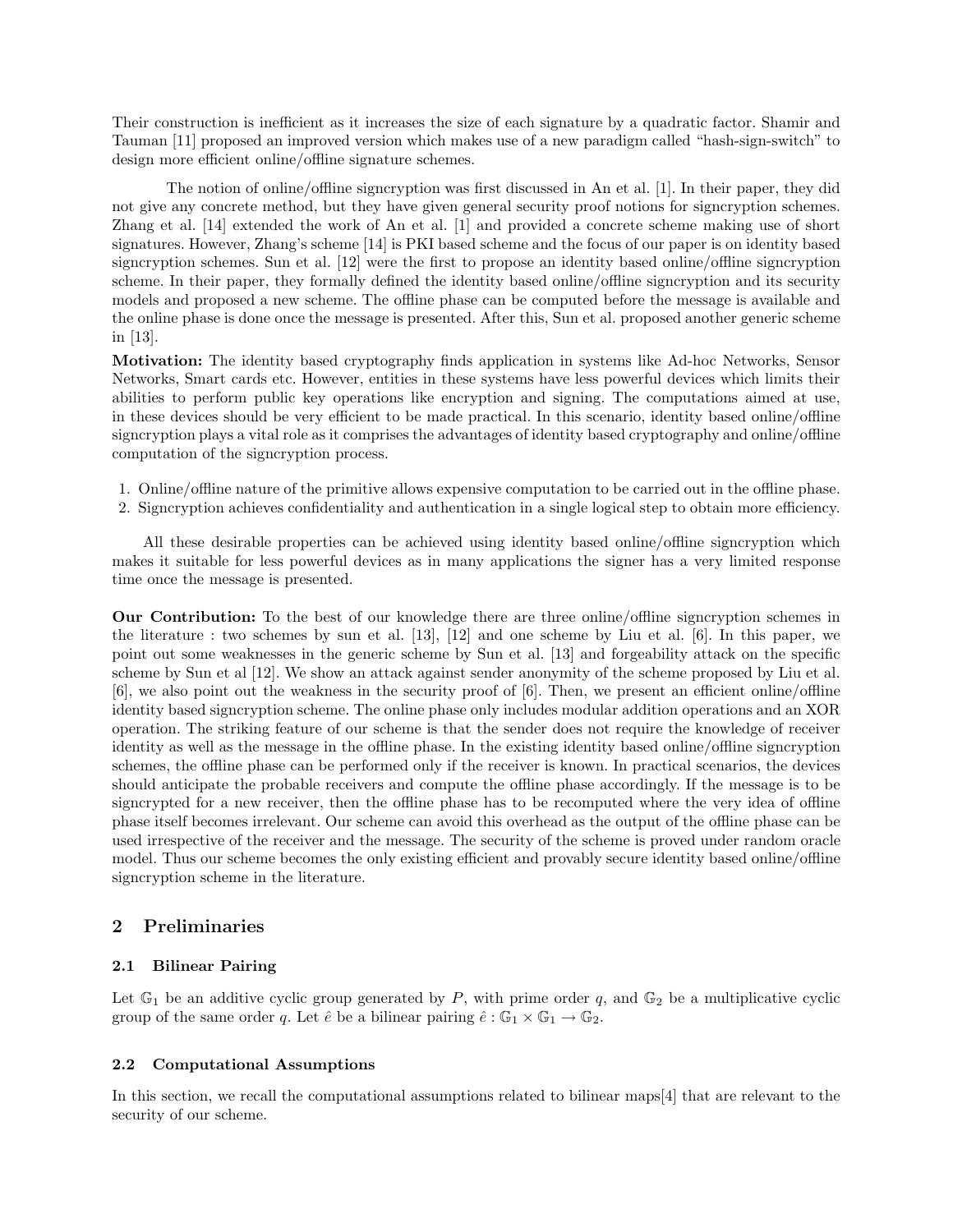The q-Computation Diffie-Hellman Inverse problem (q-CDHIP): Given an additive group  $\mathbb{G}_1$  and a multiplicative group  $\mathbb{G}_2$ , all with prime order p and  $(q+1)$  tuples  $(G, sG, s^2G, \ldots, s^qG)$ , computing  $(1/s)P$ is the q-Computation Diffie-Hellman Inverse problem.

The q-Bilinear Diffie-Hellman Inversion problem (q-BDHIP): Given an additive group  $\mathbb{G}_1$  and a multiplicative group  $\mathbb{G}_2$ , all with prime order p and  $(q + 1)$  tuples  $(G, sG, s^2G, \ldots, s^qG)$ , computing  $\hat{e}(G, G)^{1/s} \in \mathbb{G}_2$  is the q-Bilinear Diffie-Hellman Inversion problem.

## 3 Identity Based Online/Offline Signcryption

#### 3.1 Framework of Identity Based Online/Offline Signcryption

Identity based online/offline signcryption scheme consists of the following algorithms.

- **Setup**( $\kappa$ ) : Given a security parameter  $\kappa$ , the Private Key Generator (PKG) generates the systems public parameters params and the corresponding master private key msk that is kept secret by PKG.
- **Key Extract**(ID<sub>i</sub>): Given a user identity  $ID_i$  by user  $U_i$ , the PKG computes the corresponding private key  $D_i$  and sends  $D_i$  to  $U_i$  via. a secure channel.
- **OffSigncrypt(ID**<sub>S</sub>,  $D_{\text{S}}$ ): Given the sender identity  $ID_{\text{S}}$  and the private key  $D_{\text{S}}$  of  $ID_{\text{S}}$ , this algorithm outputs an offline signcryption  $\sigma'$ . This is executed by the sender with identity  $ID_{\mathbb{S}}$ .
- **OnSigncrypt**(m, ID<sub>S</sub>, ID<sub>R</sub>,  $\sigma'$ ): This algorithm takes as input a message  $m \in \mathcal{M}$ , the sender identity  $ID_{\mathbb{S}}$ , the receiver identity  $ID_{\mathbb{R}}$  and the offline signcryption  $\sigma'$  by  $ID_{\mathbb{S}}$  as input and outputs the signcryption σ. This algorithm is executed by the sender with identity  $ID_$ .
- **Unsigncrypt(** $\sigma$ **, ID<sub>S</sub>, ID<sub>R</sub>, D<sub>R</sub>)**: This algorithm takes as input the signcryption  $\sigma$ , sender's identity ID<sub>S</sub>, the receiver identity  $ID_{\mathbb{R}}$  and the receiver's private key  $D_{\mathbb{R}}$  as input and produces the plaintext m, if  $\sigma$ is a valid signcryption of m from the sender  $ID_{\mathcal{S}}$  to  $ID_{\mathcal{R}}$  or "Invalid" otherwise.

#### 3.2 Security Model for ID-Based Online Offline Signcryption

Definition 1. (Confidentiality) An identity based online/offline signcryption (IBOOSC) is indistinguishable against adaptive chosen ciphertext attacks (IND-IBOOSC-CCA2) if there exists no polynomially bounded adversary having non-negligible advantage in the following game:

- 1. **Setup Phase** : The challenger C runs the **Setup** algorithm with the security parameter  $\kappa$  as input and sends the system parameters **params** to the adversary  $A$  and keeps the master private key **msk** secret.
- 2. **Phase-I**: A performs polynomially bounded number of queries to the oracles provided to A by C. The description of the queries in the first phase are listed below:
	- **Key Extract query**: A produces an identity  $ID_i$  and receives the private key  $D_i$  corresponding to  $ID_i$ .
	- **Signcryption query :** A produces a message m, the sender identity  $ID_{\mathbb{S}}$ , and the receiver identity  $ID_{\mathbb{R}}$  to the challenger C. C computes  $ID_{\mathbb{S}}$ 's private key  $D_{\mathbb{S}}$  and runs the algorithm **OffSign**crypt(ID<sub>S</sub>, D<sub>S</sub>) to obtain an offline signcryption  $\sigma'$ . Finally C returns  $\sigma = \text{OnSigner}$ ypt $(m, ID_{\mathbb{R}},$  $\sigma'$ ) to  $\mathcal{A}$ .
	- Unsigncryption query: A produces the signcryption  $\sigma$ , the sender identity  $ID_{\mathbb{S}}$ , and the receiver identity  $ID_{\mathbb{R}}$  to C. C generates the private key  $D_{\mathbb{R}}$  by querying the **Key Extraction oracle**. C unsigncrypts  $\sigma$  using  $D_{\mathbb{R}}$  and returns m if  $\sigma$  is a valid signcryption from  $ID_{\mathbb{S}}$  to  $ID_{\mathbb{R}}$ , else outputs "Invalid".

A can present its queries adaptively, i.e. every request may depend on the response to the previous queries.

- 3. **Challenge**: A chooses two plaintexts  $\{m_0, m_1\} \in \mathcal{M}$  of equal length and  $ID_A$  and  $ID_B$  as the sender and receiver identities on which  $A$  wishes to be challenged. The restriction is that  $A$  should not have queried the private key corresponding to  $ID_B$  in Phase-I. C now chooses a bit  $\overline{\delta} \in_R \{0, 1\}$  and computes the challenge signcryption  $\sigma^*$  of  $m_{\bar{\delta}}$  and sends  $\sigma^*$  to A.
- 4. **Phase-II** :  $\mathcal{A}$  performs polynomially bounded number of requests just like the Phase-I, with the restrictions that A cannot make Key Extraction query on  $ID_B$  and should not query for unsigncryption query on  $\mathrm{C}^*$ .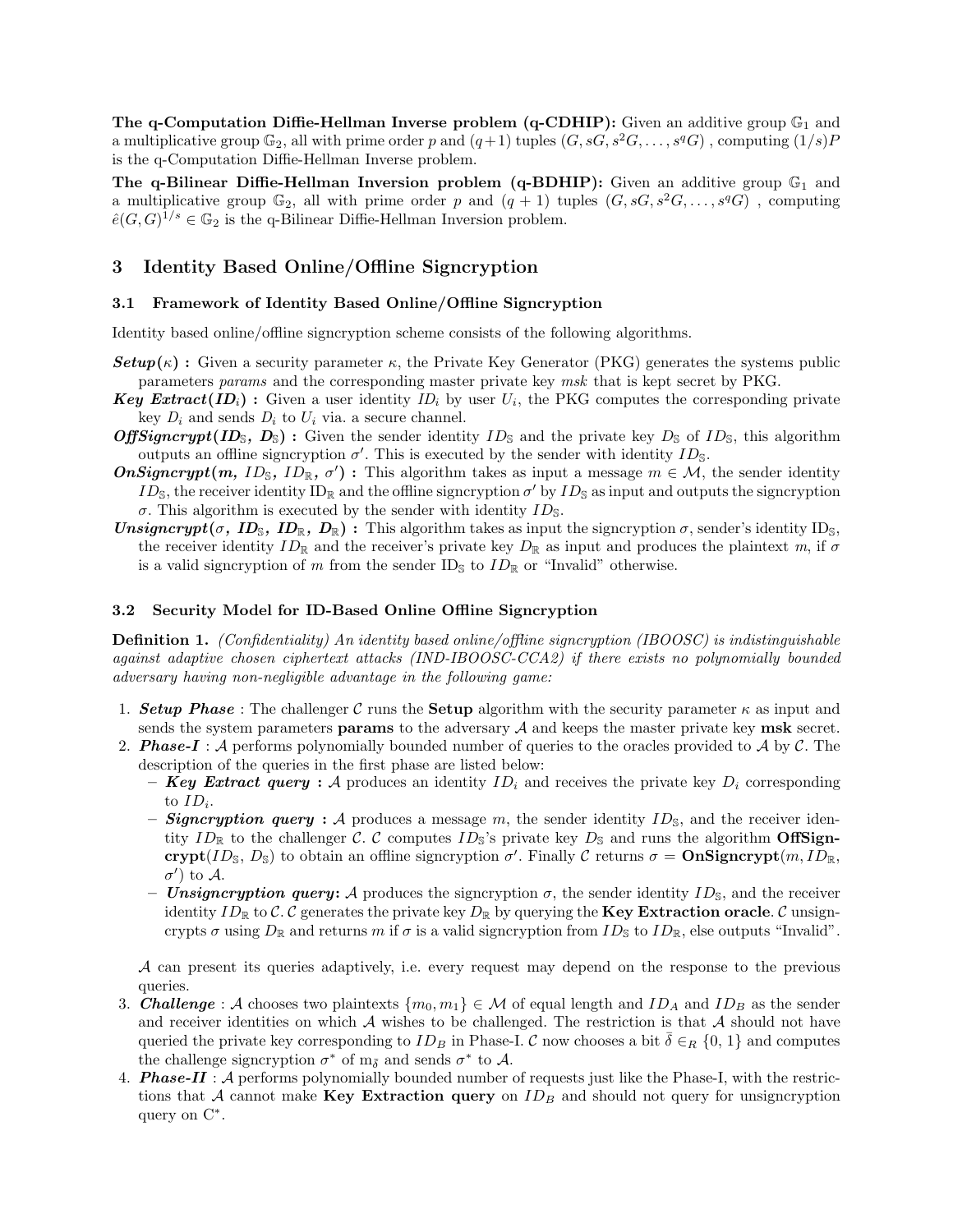5. **Guess**: Finally, A produces a bit  $\bar{\delta}'$  and wins the game if  $\bar{\delta}' = \bar{\delta}$ . The success probability is defined by:

$$
Succ_{\mathcal{A}} \, {}^{IND-IBOOSC-CCA2} \left( \kappa \right) = \frac{1}{2} + \epsilon
$$

Here,  $\epsilon$  is called the advantage for the adversary in the above game.

**Definition 2.** (Unforgeability) An identity based online/offline signcryption scheme (IBOOSC) is said to be existentially unforgeable against adaptive chosen messages attacks (EUF-IBOOSC-CMA) if no polynomially bounded adversary has a non-negligible advantage in the following game:

- 1. Setup Phase : The challenger runs the Setup algorithm with a security parameter  $\kappa$  and gives the system parameters **params** to the adversary  $A$  and keeps msk secret.
- 2. **Training Phase**: A performs polynomially bounded number of queries as described in Phase-I of **Definition 2.** The queries may be adaptive, i.e. the current query may depend on the previous query responses.
- 3. Existential Forgery: Finally, A produces a new triple  $(ID_A, ID_B, C^*)$  (i.e. a triple that was not produced by the signcryption oracle), where the private key of  $ID<sub>A</sub>$  was not queried in the **training phase.** A wins the game if the result of the unsigncryption of  $(ID_{\mathbb{A}}, ID_{\mathbb{B}}, C^*)$  is  $\neq$  "Invalid", in other words  $C^*$  is a valid signcrypt of some message  $m \in \mathcal{M}$ .

# 4 Review and Attack of Identity Based Online/Offline Signcryption by Sun et al. $|12|$

In this section, we recall the identity based online/offline scheme by Sun et al.[12] and demonstrate that the scheme is not secure under existential unforgeability attack.

#### 4.1 Overview of the Scheme

Their scheme consists of five algorithms - Setup, Extract, OffSign, Onsigncrypt and UnSigncrypt. A secure symmetric key encryption scheme  $(\mathcal{E}, \mathcal{D})$  is employed in this scheme where  $\mathcal E$  and  $\mathcal D$  are the secure symmetric encryption and decryption algorithms respectively.

- 1. Setup : Given security parameters  $\kappa$ , n and  $\mathbb{G}_1$ ,  $\mathbb{G}_2$  of order q and generator P of  $\mathbb{G}_1$ , PKG picks a random  $s \in \mathbb{Z}_q^*$ , ands sets  $P_{pub} = sP$ . Choose cryptographic hash functions  $H_0: \{0, 1\}^* \to \mathbb{G}_1$ ,  $H_1$  $\mathfrak{g}: \{0, 1\}^* \times \mathbb{G}_1^* \times \mathbb{G}_1 \to \mathbb{Z}_q^*, H_2: \mathbb{Z}_q^* \to \{0, 1\}^n, H_3: \mathbb{G}_2 \to \mathbb{Z}_q^* \times \mathbb{Z}_q^*.$  The system parameters are  $\langle P, P_{pub}, H_0, H_1, H_2, H_3 \rangle$ . The master secret key is s.
- 2. Key Extract : Given an identity  $ID_i$ , the algorithm computes the public key as  $Q_i = H_0(ID_i)$  and the corresponding private key as  $D_i = sH_0(ID_i)$ . The private key is returned to the user via a secure channel.
- 3. OffSigncrypt : To send a message m to user  $U_{\mathbb{R}}$  with identity  $ID_{\mathbb{R}}$ , the sender  $U_{\mathbb{S}}$  with identity  $ID_{\mathbb{S}}$ follows the steps below.
	- (a) Computes  $Q_{\mathbb{R}} = H_0(ID_{\mathbb{R}})$ .
	- (b) Picks random x,  $y \in \mathbb{Z}_q^*$ , and sets  $k = H_3(e(P_{pub}, Q_{\mathbb{R}})^x)$ .
	- (c) Splits k into  $k_1, k_2$  such that  $k_1 \in \mathbb{Z}_q^*$  and  $k_2 \in \mathbb{Z}_q^*$ , then stores them for future use.
	- (d) Using the private key  $D_s$ ,  $U_s$  outputs the offline signcryption  $(S, U)$ , where  $S = D_s xP_{Pub}$ ,  $U = (y - k_1)P$ ; also stores x, y for future use.
- 4. **OnSigncrypt** : Given a message  $m \in \mathbb{Z}_q^*$ , and an off-line signcryption  $(S, U)$ , this algorithm sets  $k_3 = H_2(k_2)$  first. The message encryption is done with  $k_3$  and a symmetric-key encryption algorithm  $\mathcal E$  such as AES. The ciphertext is  $c = \mathcal E_{k_3}(m)$ . Computes  $r = H_1(c, S, U)$  and on-line signcryption  $\sigma = rx + y$ ; returns signcryption  $(c, S, U, \sigma)$ .
- 5. UnSigncrypt : Given a signcryption  $(c, S, U, \sigma)$ , the receiver with identity  $ID_{\mathbb{R}}$  does the following :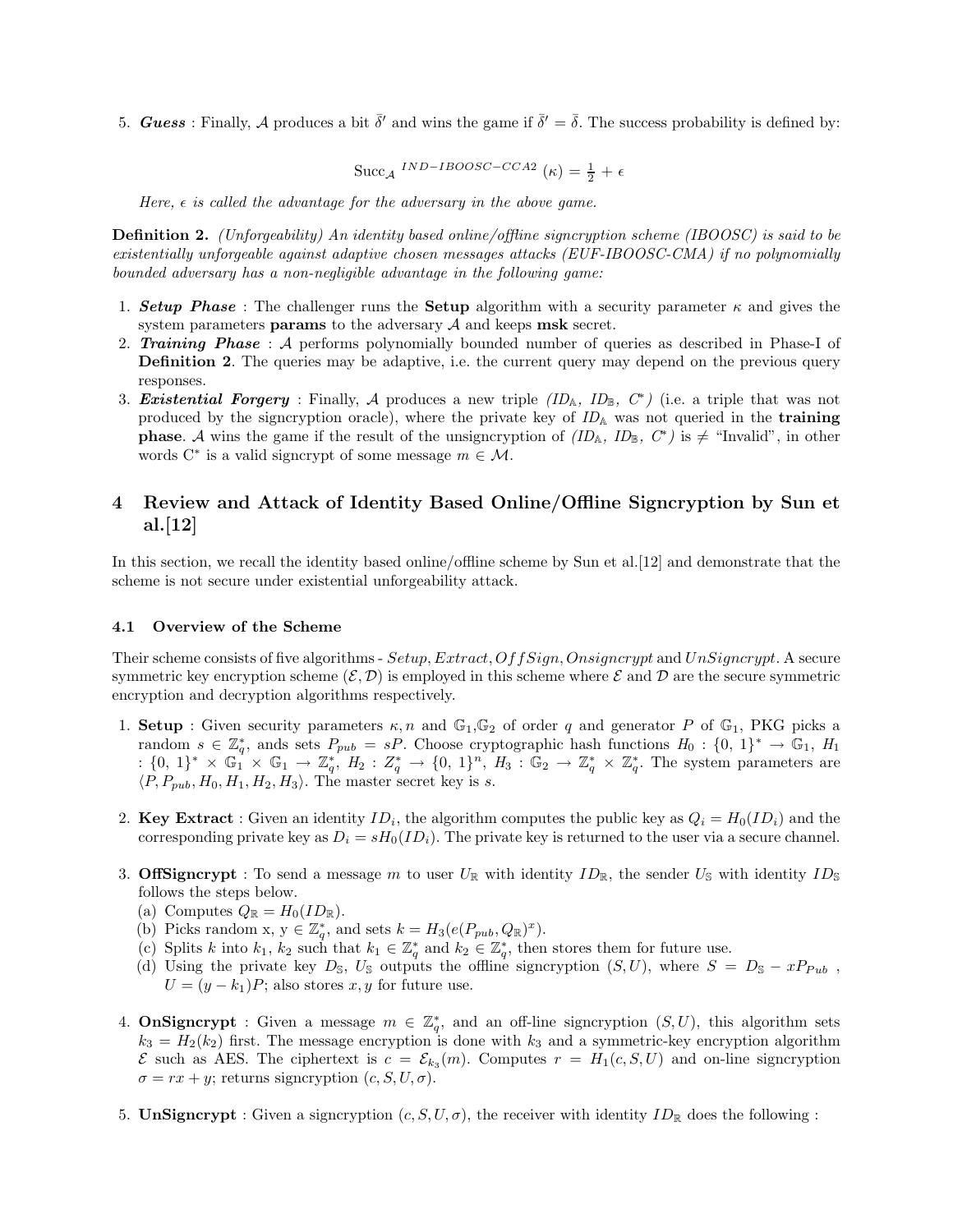- (a) Computes  $T = e(-S, Q_{\mathbb{R}})e(Q_{\mathbb{S}}, D_{\mathbb{R}}).$
- (b) Sets  $k = H_3(T)$ , then splits k into  $k_1, k_2$ .
- (c) Sets  $k_3 = H_2(k_2)$  and decrypts the message  $\mathcal{D}_{k_3}(c) = m$ . m is valid if  $e(\sigma P_{pub} + rS, P) \stackrel{?}{=} e(U + k_1P + rQ_{ID_A}, P_{pub})$  holds, where  $r = H_1(c, S, U)$ .

#### 4.2 Forgeability attack on the Scheme

This scheme is not secure against existential forgery. A forger  $\mathcal F$  can forge a signcryption for an identity whose private key is not queried. This can be done as follows:

- $\mathcal F$  sets an identity  $ID_A$  as the target identity for which the forged signcryption is to be generated.
- During unforgeability game, a forger is allowed to extract the private key of receiver (used for generating the forgery) according to the model given by Sun et al [12]
- During the Training phase,  $\mathcal F$  asks for the signcryption of a message m from  $ID_A$  to an arbitrary receiver ID<sub>B</sub>. Let the response be  $(c, S, U, \sigma)$ . On receiving this, F computes the following
	- Gets the private key of  $ID_B$  using a Key Extract query on  $ID_B$ .
	- Computes  $T = \hat{e}(-S, Q_B)\hat{e}(Q_A, D_B)$
	- Sets  $k = H_3(T)$  and divides k into two parts :  $k_1$  and  $k_2$ .
- F can now modify the above ciphertext  $(c, S, U, \sigma)$  so that it becomes a valid signcryption on some message m' from  $ID_A$  to an arbitrary  $ID_C$ . For achieving this  $\mathcal F$  computes following:
	- $T' = \hat{e}(-S, Q_C)\hat{e}(Q_A, D_C)$
	- $k' = H_3(T')$  and it is divided into two parts :  $k'_1$  and  $k'_2$
	- $\Delta k = k_1' k_1$  and  $\sigma' = rx + y + \Delta k$
	- Outputs the new signcryption  $(c, S, U, \sigma')$

This will pass through the verification because

LHS= 
$$
\hat{e}(\sigma' P_{pub} + rS, P)
$$
  
\n=  $\hat{e}((rx + y + \Delta k)P_{pub} + r(D_A - xP_{pub}), P)$   
\n=  $\hat{e}((y + \Delta k)P_{pub} + rsQ_A, P)$   
\n=  $\hat{e}((y + k'_1 - k_1)P + rQ_A, sP)$   
\n=  $\hat{e}((y - k_1)P + k'_1P + rQ_A, P_{pub})$   
\n=  $\hat{e}(U + k'_1P + rQ_A, P_{pub})$   
\n= RHS

# 5 Review of Generic Identity Based Online/Offline Signcryption Scheme by Sun et al.<sup>[13]</sup>

#### 5.1 Review of the Scheme

1. Systems Parameter Generation : Let t be a prime power, and  $E(\mathbb{F}_t)$  an elliptic curve over finite field  $\mathbb{F}_t$ . Let  $\#E(\mathbb{F}_t)$  be the number of points of  $\#E(\mathbb{F}_t)$ , and P be a point of  $E(\mathbb{F}_t)$  with prime order q where  $q\|\#E(\mathbb{F}_t)$ . G<sub>1</sub> is the subgroup generated by P. G<sub>2</sub> is a finite group of order q. Choose cryptographic hash function  $H_1: \mathbb{G}_2 \to \{0,1\}^n$ . Let  $(\mathcal{L}, \mathcal{H})$  be the chameleon hash family, which will be sent to the designated user on request, based on the discrete logarithm assumption and  $(\mathcal{G}, \mathcal{S}, \mathcal{V})$  be any identity-based signature scheme. The system parameters are  $SP = (\#E(\mathbb{F}_t), t, q, P, \mathbb{G}_1, \mathbb{G}_2, (\mathcal{G}, \mathcal{S}, \mathcal{V}), H_1)$ .

#### 2. Key Extract:

- $-$  Given an identity ID, run the key extract algorithm of the original identity-based signature scheme to obtain the private/public key pair  $(D_{ID}, Q_{ID})$ .
- On input  $1^k$ , the sender runs the key generation algorithm of the trapdoor hash family  $(\mathcal{L}, \mathcal{H})$  to obtain the hash/trapdoor key pair  $(Y = xP, x)$ .

Assume user  $U_{\mathbb{S}}$  with identity  $ID_{\mathbb{S}}$  sends m to user  $U_{\mathbb{R}}$  with identity  $ID_{\mathbb{R}}$ .  $U_{\mathbb{S}}$  obtains private key and hash/trapdoor key  $\{D_{\mathbb{S}}, Y, x\}$ .  $U_{\mathbb{R}}$  obtains private key  $D_{\mathbb{R}}$ .  $\{Q_{\mathbb{S}}, Q_{\mathbb{R}}\}$  are public to both of them.

#### 3. OffSigncrypt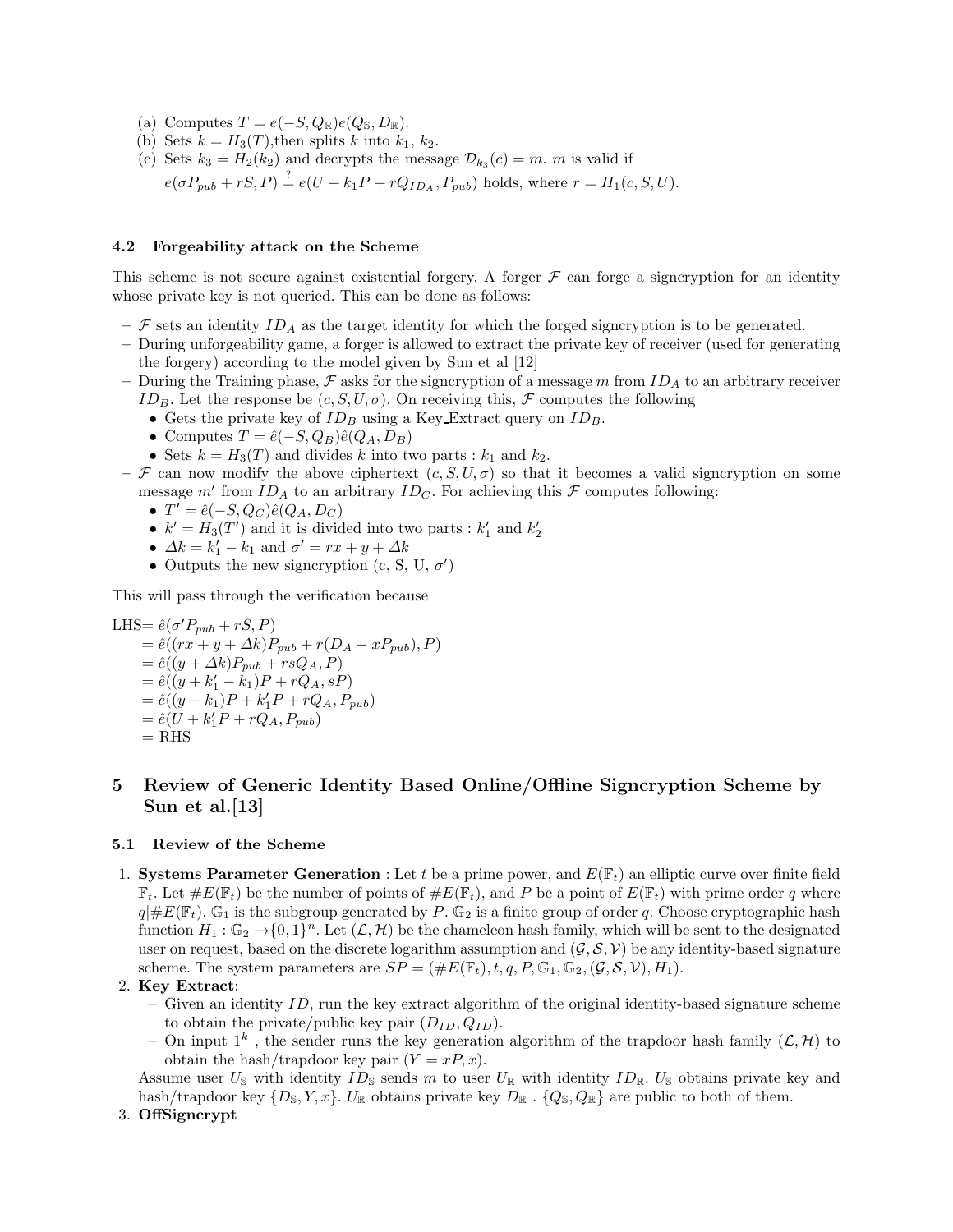- Choose at random  $(m, r) \in_R \mathcal{M} \times \mathcal{R}$ , where M is a message space and R is a finite space, and compute the chameleon hash value  $h = H_Y(m', r') = m'P + r'Y$ .
- Run the signing algorithm S with the signing key  $D_{\mathbb{S}}$  to sign the hash value h. Let the output be  $\sigma = S_{D_{\rm S}}(h||H_Y)$ , where  $H_Y$  is the description of the chameleon hash.
- Choose at random  $y \in_R Z_q^*$  and compute  $X = yP$  then compute  $\omega = e(yP_{pub}, Q_{\mathbb{R}})$ . Finally set  $y' = H_1(\omega)$ .
- Store the pair  $(m', r')$  and y' for future use.

#### 4. OnSigncrypt

- For a given message m, retrieve from the memory  $x^{-1}$  and the pair  $(m, r)$ .
- $-$  Compute  $r = x^{-1}(m' m) + r' \mod q$ .
- The message encryption is done with  $y'$  and a symmetric-key encryption algorithm such as AES. The ciphertext is  $c = Enc_{y'}(\sigma ||ID_{\mathbb{S}}||m||r||H_Y)$ .
- Final ciphertext is  $(c, X)$ .

### 5. Unsigncrypt

- Given ciphertext  $(c, X)$ , compute  $\omega = e(X, d_{ID_B})$  and  $y' = H_1(\omega)$ .
- Decrypt c as  $\sigma ||ID_{\mathcal{S}}||m||r||H_Y = Dec_{y'}(c)$ .
- Compute  $h = H_Y(m, r) = mP + rY$ .
- Verify that  $\sigma$  is indeed a signature of the value h||H<sub>Y</sub> with respect to the verification key  $Q_{\mathbb{S}}$ .

#### 5.2 Security Analysis

In the scheme proposed by Sun et al. [13], there is no binding between the encryption and the signature. Therefore, a signcryption on a message m from  $ID<sub>A</sub>$  to  $ID<sub>B</sub>$  can be changed to a valid signcryption on the same message m from  $ID_A$  to  $ID_C$ . This can be done as follows:

- Get the signcryption of message m from the sender  $ID_A$  to receiver  $ID_B$  and decrypt it using the secret key  $D_B$  of  $ID_B$  to get  $\sigma ||ID_A||m||r||H_Y$ .
- Choose  $\eta \in_R Z_q^*$  and compute  $\omega^* = \hat{e}(P_{pub}, Q_C)^{\eta}$  and set  $X^* = \eta P$  and  $y^* = H_1(\omega)$ .
- $-$  Compute  $c^* = \text{Enc}_{y^*}(\sigma || ID_A||m||r||H_Y)$
- Output the signcryption as  $(c^*, X^*)$

Note that  $Q_C$  is the public key of the user with identity  $ID_C$  whose private key is not known. The new signcryption  $(c^*, X^*)$  is a valid signcryption from  $ID_A$  to  $ID_C$ .

#### 6 Analysis of the Scheme by Liu et al. [6]

The scheme in [6] is available in public archive we do not review the scheme here. In this section, we present the attack on sender anonymity of the scheme. We also, point out the weakness in the security proof of [6].

#### 6.1 Attack on Sender Anonymity

The scheme in [6] is claimed to be sender anonymous, in the sense that no party other than the receiver will be able to know the actual sender of the signcryption. According to the security model for sender anonymity in [6] the adversary A knows the private keys  $D_{ID_{s,0}}$  and  $D_{ID_{s,1}}$  of two senders  $ID_{s,0}$  and  $ID_{s,1}$ , chosen for the challenge phase. A does not know the private key  $D_{ID_R}$  of the receiver  $ID_R$ . Let  $\pi = \langle U, t, c, T_0, T_1, T_2, t'_1, t'_2 \rangle$ be the challenge signcryption. A performs the following computation to trace the sender of  $\pi$ :

- Computes  $X_0 = \hat{e}(g^t U, g^{H_1(ID_{s,0})}g_1)\hat{e}(g,g)^{-1}$  and  $X_1 = \hat{e}(g^t U, g^{H_1(ID_{s,1})}g_1)\hat{e}(g,g)^{-1}$ .
- − Computes  $Y_0 = UD_{ID_{s,0}}^{-1}g^t$  and  $Y_1 = UD_{ID_{s,1}}^{-1}g^t$ .
- Computes  $Z_0 = \hat{e}(Y_0, g^{H_1(ID_{s,0})}g_1)$  and  $Z_1 = \hat{e}(Y_1, g^{H_1(ID_{s,1})}g_1)$ .
- Check whether  $X_i \stackrel{?}{=} Z_i$  for  $i = 0, 1$ . Output the value of i for which the test holds.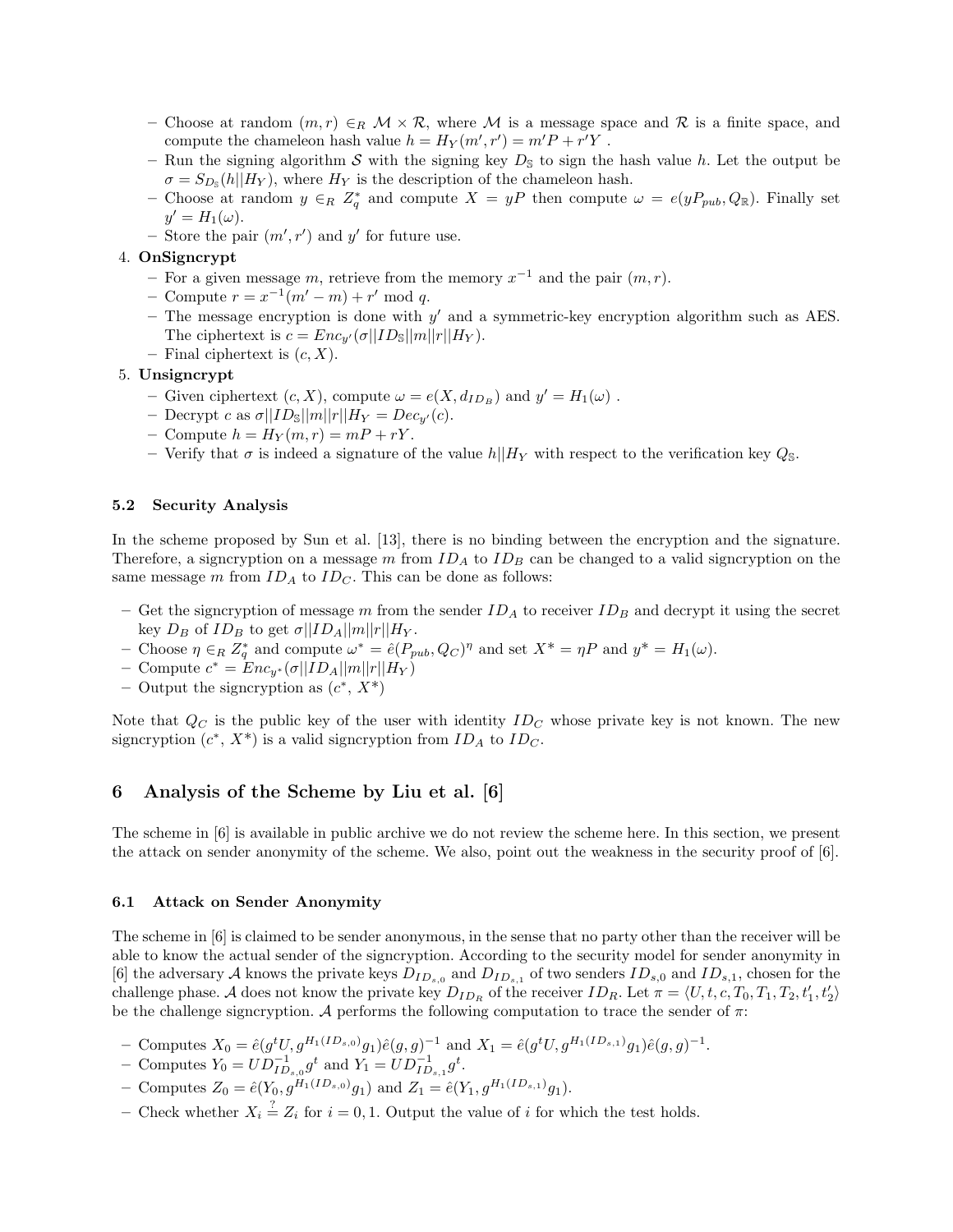#### 6.2 Note on the Security Proof

It is to be noted that, the simulation of the unsigncryption oracle in the security proof (both confidentiality and unforgeability) does not capture the real scenario. The description follows:

- Let  $ID_s$  be a sender whose private key  $D_s$  is known to A. Let  $ID_r$  be the receiver whose private key  $D_r$ is not known to  $A$  (the target identity).
- $-$  A computes a signcryption  $\pi = \langle U, t, c, T_0, T_1, T_2, t'_1, t'_2 \rangle$  of a message m as follows:
	- Picks  $T_0, T_1, T_2 \in_R \mathbb{G}$  and picks  $x, u, t'_1, t'_2 \in_R \mathbb{Z}_q^*$ .
	- Computes  $R = (G_{ID_s})^x$ , where  $G_{ID_s} = \hat{e}(g^{H_1(ID_s)}g_1, g)$ .
	- Sets  $U = D_s g^{-u}$ .
	- A queries the  $H_2$  oracle with  $(m, ID_s, R, T_0, T_1, T_2, t'_1, t'_2, U)$  as input and obtains  $h_2$ .
	- Computes  $t = (h_2x + u) \mod q$  and computes the  $H_3$  oracle with  $(R, T_1, T_2, U)$  as input to obtain  $h_3$  and computes  $c = m||ID_s \oplus h_3$ .

It should be noted that  $\pi$  is an invalid ciphertext since  $T_0$ ,  $T_1$ ,  $T_2$ ,  $t'_i$  and  $t'_2$  are chosen randomly, therefore,  $R' = \hat{e}(T_0 T_1^{t'_1} T_2^{t'_2}, D_r)$  and  $R'^{h_2} \neq R^{h_2} = \hat{e}(g^t U, g^{H_1(ID_s)}g_1)$ . In reality, this condition this condition gets satisfied, i.e. an invalid signcryption does not pass the verification but in the simulation for unsigncryption oracle, C checks only with R obtained from the list and thus C is unable to verify whether the original R' obtained using private key  $D_r$  is the same as R.

## 7 Identity Based Online/Offline Signcryption Scheme

In this section we present the first provably secure identity based online/offline signcryption scheme which consists of the following algorithms

- **Setup(1<sup>k</sup>)**: Given the security parameter  $1^k$  as input, PKG chooses two groups  $\mathbb{G}_1$ ,  $\mathbb{G}_2$  of prime order q, a bilinear map  $\hat{e}: \mathbb{G}_1 \times \mathbb{G}_1 \to \mathbb{G}_2$  and a generator  $P \in_R \mathbb{G}_1$ . The PKG chooses a random  $s \in_R \mathbb{Z}_q^*$  and sets master secret key  $msk = s$  and also sets master public key  $P_{pub} = sP$ . PKG then computes  $\alpha =$  $\hat{e}(P, P)$  and defines five hash functions :
	- $H_1 : \{0,1\}^* \to \mathbb{G}_1.$
	- $H_2 : \mathbb{G}_1 \times \mathbb{G}_1 \times \mathbb{G}_1 \times \{0,1\}^{n_1} \times \{0,1\}^* \to \mathbb{Z}_q^*.$
	- $H_3: \{0,1\}^{n_1} \times \{0,1\}^* \times \mathbb{G}_1 \{0,1\}^* \to \mathbb{Z}_q^*$ .
	- $H_4: \mathbb{G}_2 \to \{0,1\}^{n_1+n_m}$ , where  $n_m$  is the message size  $n_1$  is the number of random bits concatenated to message.
	- $-H_5: \{0,1\}^{n_m} \times \mathbb{G}_2 \times \{0,1\}^{n_1} \times \mathbb{Z}_q^* \times \mathbb{Z}_q^* \times \{0,1\}^{n_1+n_m} \times \{0,1\}^* \times \{0,1\}^* \to \mathbb{Z}_q^*.$
	- The public parameters Params of the system are set to be Params =  $\langle \mathbb{G}_1, \mathbb{G}_2, \hat{e}, P, R, P_{pub}, H_1, H_2, \rangle$  $H_3$ ,  $H_4$ ,  $\alpha$  ).
- **Key Extract**(ID<sub>i</sub>): On input of identity ID<sub>i</sub> of user  $U_i$ , the private key  $D_i$  is computed as  $D_i = (\frac{1}{q_i+s})P$ , where  $q_i = H_1(ID_i)$ .  $D_i$  is given to user by PKG via. secure channel.
- **Off-Signcrypt(ID**<sub>S</sub>,  $D_{\rm S}$ ): This algorithm is run by the sender  $U_{\rm S}$  with identity ID<sub>S</sub> for sending any message to any receiver. Note that the sender carries out these computations without the knowledge message and receiver information.
	- 1. Selects  $\delta \in_R \{0,1\}^{n_1}$  and  $b, x, y, z, r \in_R \mathbb{Z}_q^*$ .
	- 2. Computes  $U_1 = \alpha^r \in \mathbb{G}_2$ ,  $U_2 = yP \in \mathbb{G}_1$  and  $U_3 = zP \in \mathbb{G}_1$ .
	- 3. Computes  $V = (r + h_2)D_s \in \mathbb{G}_1$ , where  $h_2 = H_2(U_1, U_2, U_3, \delta, ID_s)$ .
	- 4. Computes  $a = H_3(\delta, V, ID_{\mathbb{S}})$ .
	- 5. Computes  $C_1 = a^{-1}xP, C_2 = x(b+s)P.$
	- 6. Sets  $k = H_4(\omega = \alpha^x)$ .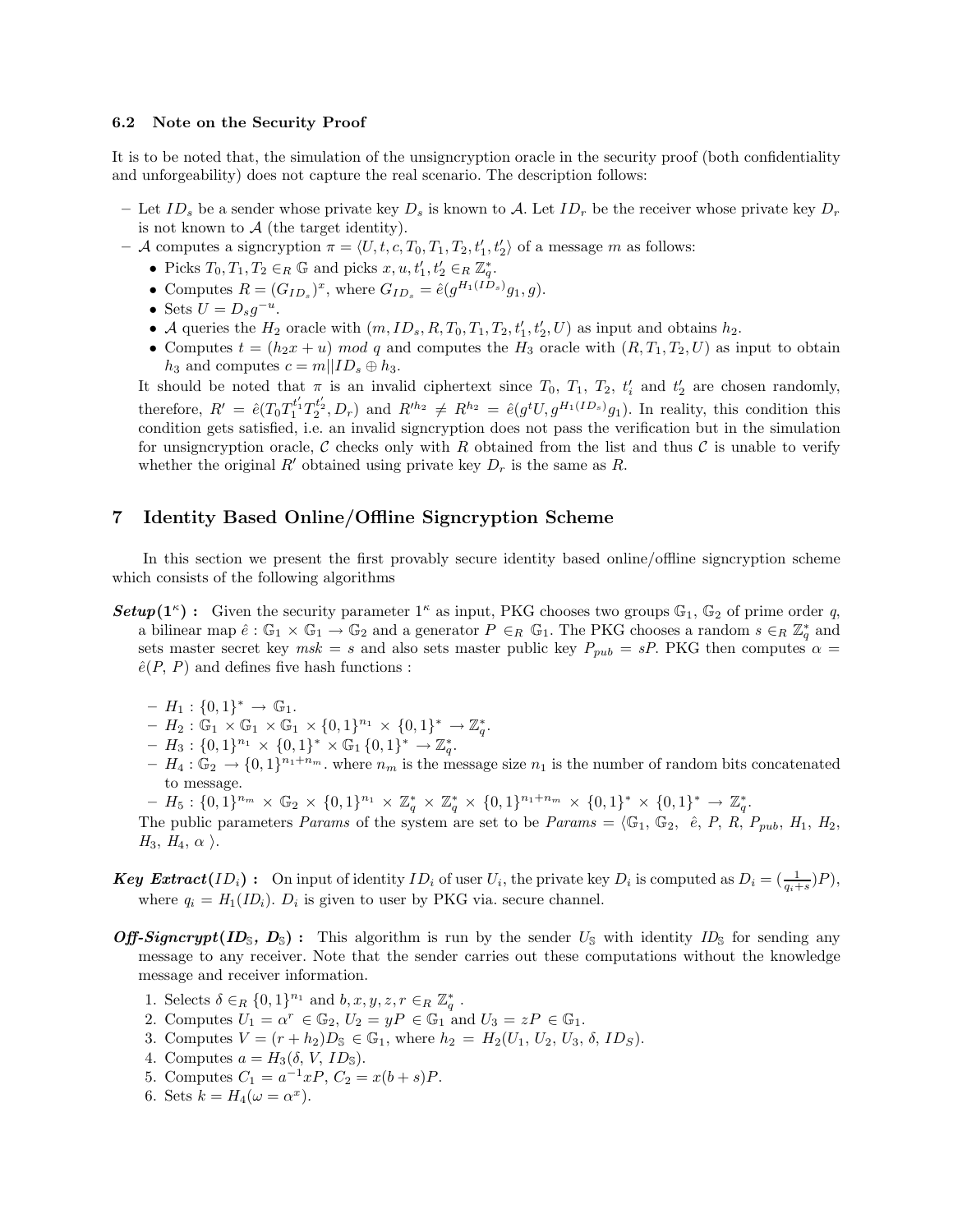Outputs the offline signcryption  $\sigma' = \langle C_1, C_2, V, U_1, U_2 \rangle$ , while  $\sigma_{secret} = \langle k, \omega, a, b, y, z \rangle$  are kept as secret for future use in online phase and they are not made public. Note here that the output of the  $Off-Siqncrypt$  algorithm can be used only once to generate an online signcryption.

**Remark :** It should be noted that above offline signcryption  $\sigma'$  does not require the knowledge of the message or the receiver.

**On-Signcrypt**(m, **ID**<sub>S</sub>, **ID**<sub>R</sub>,  $\sigma'$ ,  $\sigma_{secret}$ ): This algorithm is run by the sender, once the message  $m \in \mathcal{M}$ and the receiver identity  $ID_{\mathbb{R}}$  are available and makes use of the offline signature  $\sigma' = \langle C_1, C_2, V, U_1, U_2 \rangle$ , along with the stored values  $\sigma_{secret} = \langle k, \omega, a, b, y, z \rangle$ .

- 1. Compute  $C_3 = a(q_{\mathbb{R}} b) \text{ mod } q$ .
- 2. Compute  $C_4 = (m||\delta) \oplus k$ .
- 3. Compute  $v = yh + z \mod q$  where  $h = H_5(m, \omega, \delta, h_2, C_3, C_4, ID_{\mathbb{S}}, ID_{\mathbb{R}})$ .
- 4. Outputs the signcryption  $\sigma = \langle \{C_i\}_{i=1 \text{ to } 4}, U_1, U_2, U_3V, v \rangle$ .
- **Remark :** Here, the  $On-Signcrypt$  phase includes only one hash computation.
- **Unsigncrypt(** $\sigma$ **, ID<sub>S</sub>, ID<sub>R</sub>, D<sub>R</sub>)**: When the receiver  $U_R$  with identity  $ID_R$  is provided with the signcryption  $\langle \sigma, U_{\mathbb{S}}, U_{\mathbb{R}} \rangle$  uses the following steps to unsigncrypt the signcryption  $\sigma = \langle \{C_i\}_{i=1 \text{ to } 4}, U_1, U_2, U_3, V, v \rangle$ from  $ID_{\mathbb{R}}$ :
	- 1. Computes  $\omega' = \hat{e}(C_3C_1 + C_2, D_{\mathbb{R}})$  and  $k' = H_3(\omega')$ .
	- 2.  $(m' \mid \delta') = C_4 \oplus k'.$
	- 3. Computes  $h'_2 = H_2(U_1, U_2, U_3, \delta', ID_S)$  and  $h' = H_5(m', \omega', \delta', h'_2, C_3, C_4, ID_S, ID_R)$ .
	- 4. Verify  $U_2h' + U_3 \stackrel{?}{=} vP$ ,  $\hat{e}(P, C_1)^{H_3(\delta', V, ID_3)} \stackrel{?}{=} \omega'$  and  $\hat{e}(V, (q_S + s)P)\alpha^{-h'_2} \stackrel{?}{=} U_1$
	- 5. If all the checks in the above step holds, then output the message  $m'$ , else output "Invalid".

Correctness : We show the correctness of the unsigncryption algorithm here.

$$
\omega' = \hat{e}(C_3C_1 + C_2, D_{\mathbb{R}}) = \hat{e}((q_{\mathbb{R}} - b)xp + x(b + s)P, \frac{1}{q_{\mathbb{R}}+s}P)
$$
  

$$
= \hat{e}((q_{\mathbb{R}} + s)xP, \frac{1}{q_{\mathbb{R}}+s}P)
$$
  

$$
= \hat{e}(xP, P)
$$
  

$$
= \hat{e}(P, P)^x
$$
  

$$
= \alpha^x
$$
  

$$
= \omega
$$

The correctness of the verification tests  $U_2h' + U_3 \stackrel{?}{=} vP$ ,  $\hat{e}(P, C_1)^{H_3(\delta', V, ID_3)} \stackrel{?}{=} \omega'$  and  $\hat{e}(V, (q_3 + s)P)\alpha^{-h'} \stackrel{?}{=}$  $U_1$  is shown below :

Correctness of  $U_2 h' + U_3 \stackrel{?}{=} vP$  :

$$
h'U_3 + U_1 = h'(yP) + rP
$$
  
=  $(h'y + r)P$   
=  $vP$ 

Correctness of  $\hat{e}(P,C_1)^{H_3(\delta',\,V,\,ID_{\mathbb{S}})}\ \frac{?}{=} \ \omega'$ :

$$
\begin{aligned} \hat{e}(P, C_1)^{H_3(\delta', V, ID_\mathbb{S})} &= \hat{e}(P, a^{-1}xP)^a \\ &= \hat{e}(P, P)^x \\ &= \omega' = \omega \end{aligned}
$$

Correctness of  $\hat{e}(V,(q_{{\mathbb{S}}}+s)P)\alpha^{-h'} \stackrel{?}{=} U_1$ :

$$
\begin{aligned} \hat{e}(V, (q_{\mathbb{S}} + s)P)\alpha^{-h_2'} &= \hat{e}((r + h_2)D_{\mathbb{S}}, (q_{\mathbb{S}} + s)P)\hat{e}(P, P)^{-h_2'}\\ &= \hat{e}((r + h_2)\frac{1}{q_{\mathbb{S}} + sP}, (q_{\mathbb{S}} + s)P)\hat{e}(P, P)^{-h_2'}\\ &= \hat{e}(P, P)^{r + h_2}\hat{e}(P, P)^{-h_2'}\\ &= \hat{e}(P, P)^r\\ &= U_1 \end{aligned}
$$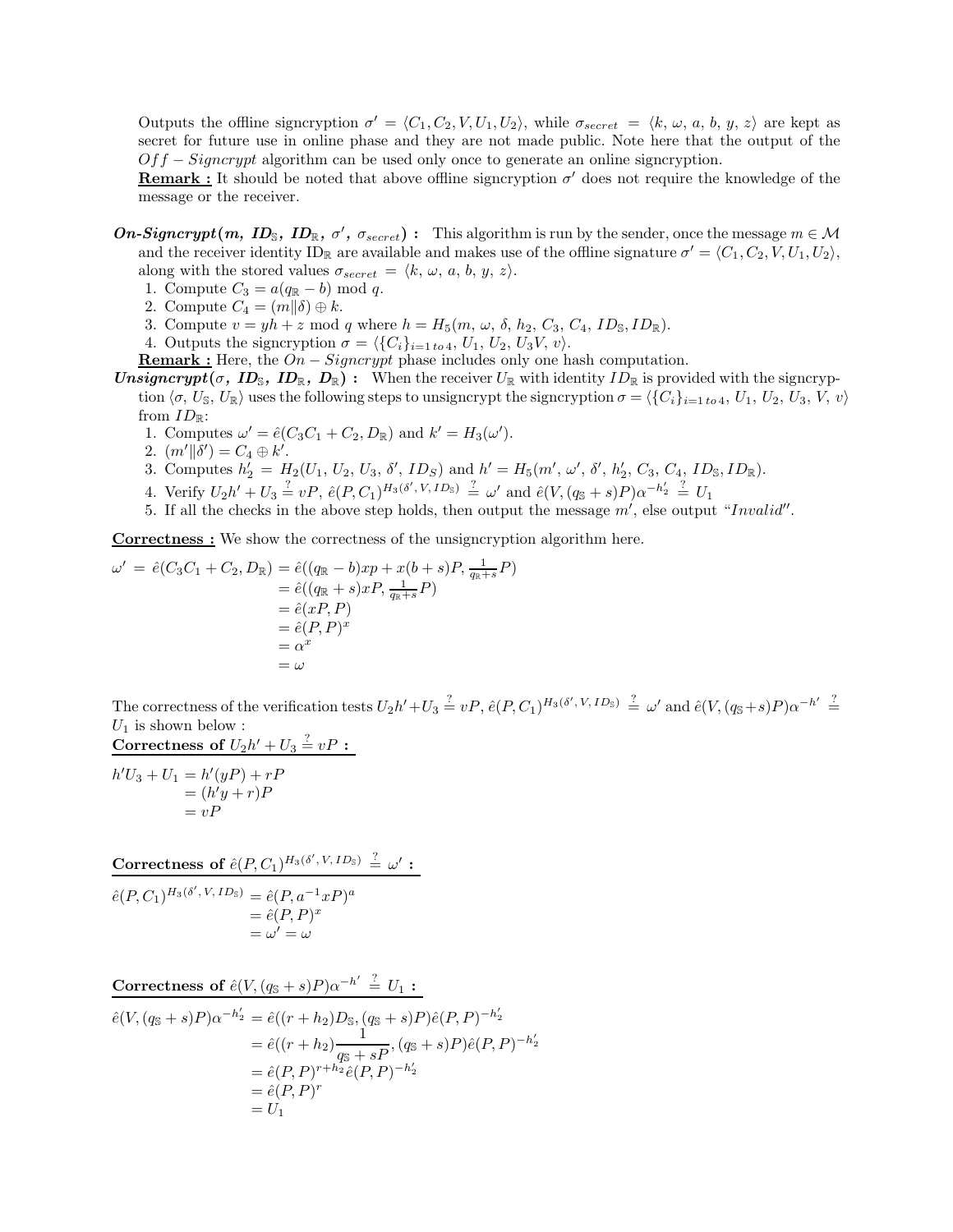## 8 Security Analysis of Identity Based Online/Offline Signcryption Scheme

In the new identity based online/offline signcryption scheme proposed above, we are not directly signing the message, instead two randomness are signed which are acting as the public keys for signing the message using a one-time schnorr signature[9].

### 8.1 Confidentiality of IBOOSC(IND-IBOOSC-CCA2)

**Theorem 1.** If there exists an IND-IBOOSC-CCA2 attacker A , making  $q_{h_i}$  queries to the random oracles  $H_i$ , for  $(i = 1, 2, 3, 4, 5)$ ,  $q_s$  queries to the signcryption oracle and  $q_u s$  queries to the unsigncryption oracle, and that can break the confidentiality of IBOOSC with advantage  $\epsilon$ , then there exists an algorithm C that is able to solve the q-SDHIP for  $q = q_{h_1}$  with advantage  $\epsilon'$ .

Proof of Theorem 1 : The proof of this theorem will be added soon.

### 8.2 Unforgeability of IBOOSC(EUF-IBOOSC-CMA)

**Theorem 2.** If there exists an EUF-IBOOSC-CMA attacker A, making  $q_{h_i}$  queries to the random oracles  $H_i$ , for  $(i = 1, 2, 3, 4, 5)$ ,  $q_s$  queries to the signcryption oracle and  $q_u$  queries to the unsigncryption oracle, and produces a forgery with probability  $\epsilon \geq 10(q_s+1)(q_s+q_{h_2})/2^{\kappa}$ , then there exists an algorithm C that is able to solve the q-CDHIP for  $q = q_{h_1}$ .

Proof of Theorem 2: The proof of this theorem will be added soon.

# 9 Conclusion

In this paper, we showed security weaknesses in all existing identity based online/offline signcryption schemes[12, 13, 6]. Also, we proposed the first provably secure identity based online/offline signcryption scheme which does not require the knowledge of the message and receiver. We proved the security of our scheme in the random oracle model.

## References

- 1. Jee Hea An, Yevgeniy Dodis, and Tal Rabin. On the security of joint signature and encryption. In EUROCRYPT, volume 2332 of Lecture Notes in Computer Science, pages 83–107. Springer, 2002.
- 2. Mihir Bellare and Phillip Rogaway. Random oracles are practical: A paradigm for designing efficient protocols. In ACM Conference on Computer and Communications Security, 1993.
- 3. Dan Boneh and Matthew K. Franklin. Identity-based encryption from the weil pairing. In CRYPTO, volume 2139 of Lecture Notes in Computer Science, pages 213–229. Springer, 2001.
- 4. Ratna Dutta, Rana Barua, and Palash Sarkar. Pairing-based cryptographic protocols: A survey. In In Cryptology ePrint Archive, Report 2004/064, 2004.
- 5. Shimon Even, Oded Goldreich, and Silvio Micali. On-line/off-line digital signatures. J. Cryptology, 9(1), 1996.
- 6. Joseph K. Liu, Joonsang Baek, and Jianying Zhou. Online/offline identity-based signcryption re-visited. Cryptology ePrint Archive, Report 2010/274, 2010. http://eprint.iacr.org/.
- 7. John Malone-lee. Identity-based signcryption. In In Proceedings of Public Key Cryptography PKC 2005, LNCS 3386, pages 362–379. Springer, 2002.
- 8. David Pointcheval and Jacques Stern. Security arguments for digital signatures and blind signatures. Journal of Cryptology, Vol.13(No.3):361–396, 2000.
- 9. Claus-Peter Schnorr. Efficient signature generation by smart cards. J. Cryptology, 4(3), 1991.
- 10. Adi Shamir. Identity-based cryptosystems and signature schemes. In CRYPTO, pages 47–53, 1984.
- 11. Adi Shamir and Yael Tauman. Improved online/offline signature schemes. In CRYPTO, volume 2139 of Lecture Notes in Computer Science, pages 355–367. Springer, 2001.
- 12. Dongdong Sun, Xinyi Huang, Yi Mu, and W. Susilo. Identity-based on-line/off-line signcryption. In Network and Parallel Computing, 2008. NPC 2008. IFIP International Conference on, pages 34–41, 2008.
- 13. Dongdong Sun, Yi Mu, and Willy Susilo. A generic construction of identity-based online/offline signcryption. In ISPA, pages 707–712. IEEE, 2008.